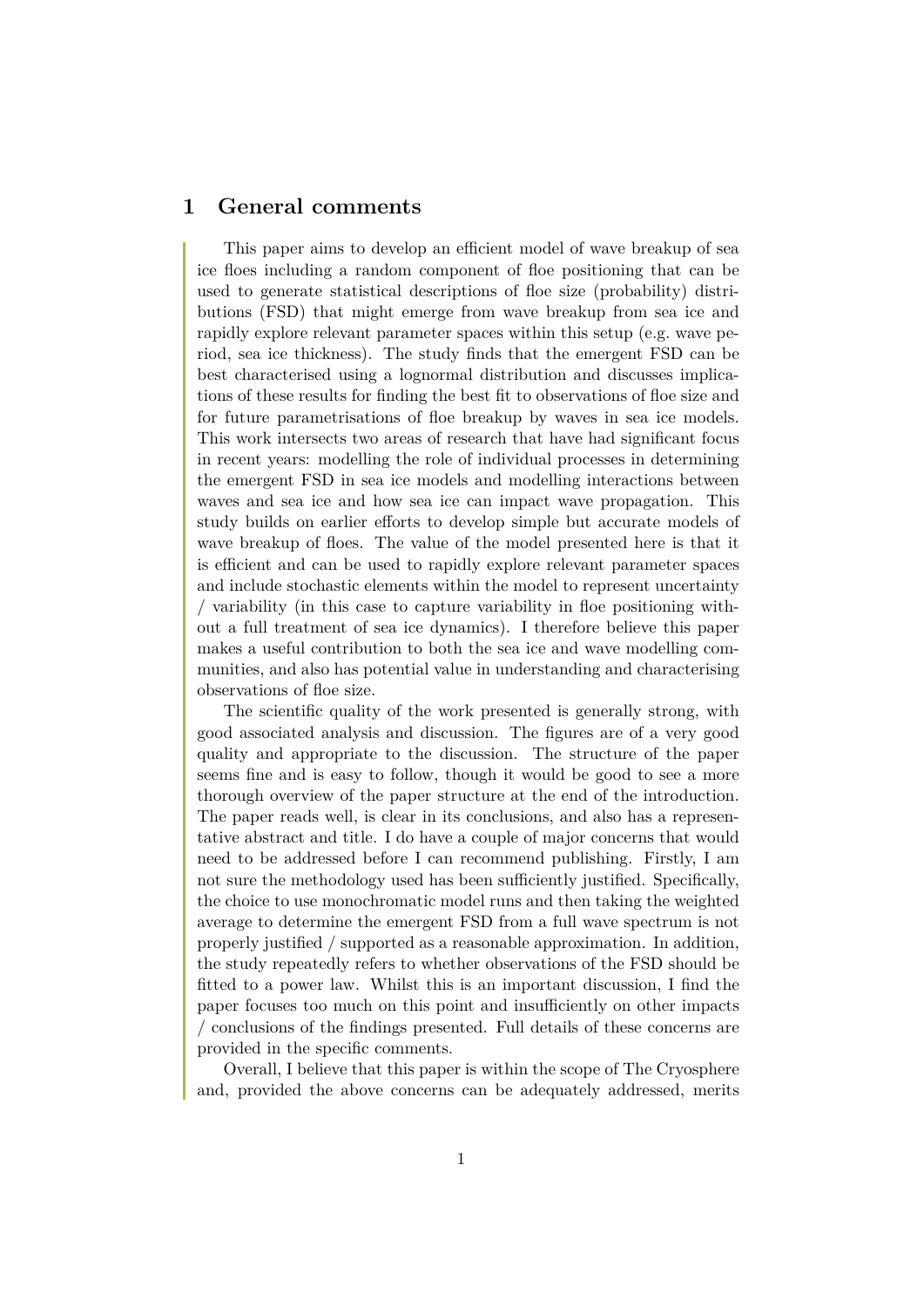| publishing.

We thank the reviewer for their positive comments and suggestions, which are addressed below.

# **2 Specific comments**

### **2.1 General point**

The study uses this result to backup conclusions from other studies such as Stern et al. 2018 that other possible fits should be tested against observations of floe size, not just a power law. These conclusions are justified on the basis of the evidence presented. However, throughout the manuscript the authors question the validity of power law fits to FSD data. Whilst this is a reasonable and justified question to ask and one several previous papers have discussed as noted in the manuscript, I find this point is too frequently made within the manuscript, at the expense of other important results that emerge from this study, given this study does not appear to present any new evidence to suggest that a power law does not produce a valid fit to observed FSDs (as opposed to new evidence to support the testing of alternative fits to observations, which the study does present, as noted above). Even in regions of high wave activity, observed FSDs are not necessarily solely a result of wave breakup. Even if they are, there are physical features that may determine the FSD not considered within the model used here (e.g. variable ice thickness, existing weaknesses in the sea ice, fractures that are not perpendicular to the direction of wave propagation). The emergence of a lognormal distribution from this model does not necessarily tell us anything about the validity of a power law fit to observations of floe size unless this model can be validated using observations of an FSD under wave control, which has not been presented in this study.

We agree that the FSD is impacted by more than just wave activity. We have shown in a separate paper (Montiel and Mokus 2022, manuscript under revision) that the lognormal model can be applied to observations previously analysed under the power law hypothesis. However, wave conditions at the time of these measurements were not available. Confronting our results to more controlled experiments would be the only way to validate them. We will make more obvious that our findings do not negate the collection of studies based on the FSD following a power law distribution.

We acknowledge that any parametric model would be a simplification, and that many non-controlled factors, such as pre-existing cracks, can locally impact the FSD. Additionally, limits on the floe sizes that can be remotely discriminated tend to truncate observations. We note that the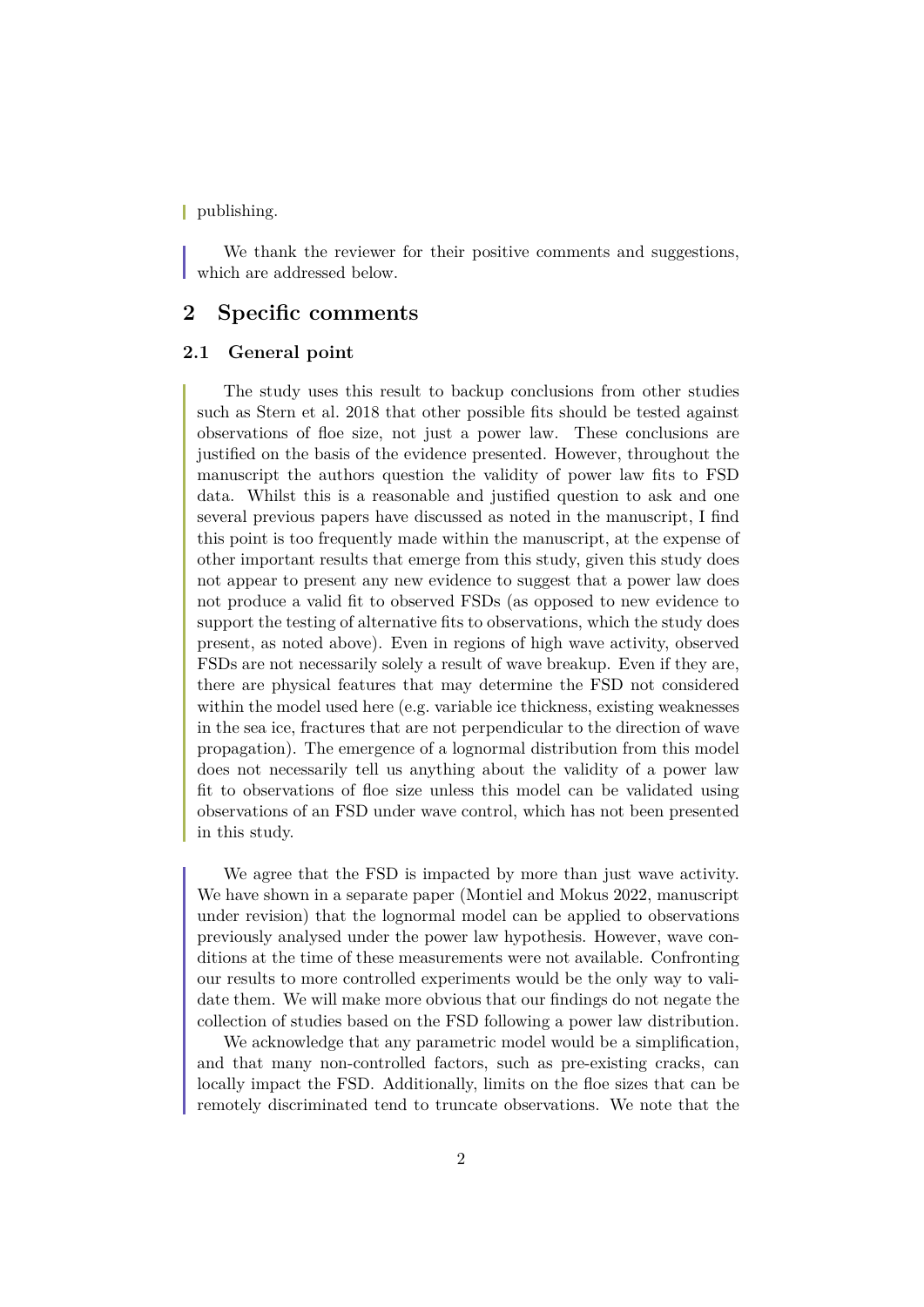tail of the lognormal distribution, excluding the region of values smaller than the mode, asymptotically identifies to a power law distribution.

## **2.2 P2 L28–29**

'The individual description of these, floating pieces of sea ice is not possible.' What do you mean by this comment? Individual pieces of ice cannot presently be simulated in continuum models, but they can in discrete element models of sea ice.

We mean they cannot be represented at the scale of an ocean-wide numerical simulation. We will clarify this point in the revised manuscript.

### **2.3 P3 L65–68**

You should also describe/discuss the most recent study from Horvat and Roach 2022 that introduced a machine-learning-derived parameterization of wave breakup of floes that can be used within the prognostic model.

We were not aware of this study when we submitted ours. We will include it in our revised manuscript.

### **2.4 P2 L57–P3 L81**

In this section you have described existing treatments of wave breakup of floes within sea ice models but there are other approaches that you have not described e.g. both Bateson et al. 2020; Boutin et al. 2021 include treatments of wave breakup of sea ice within FSD models. It would be helpful to either briefly discuss these treatments or at least highlight that your discussion is not exhaustive.

We will add these references.

#### **2.5 P3 L80–81**

'Nevertheless, the model sensitivity analysis conducted by (Zhang et al. 2016) revealed compelling improvement on ice extent simulation when considering their FSD formulation.' What were the improvements? This statement is vague and should be clarified.

Their implementation yielded improvements in terms of ice extent and location of the ice edge. Their simulations including the parametrisation were better able to replicate observations than those which did not. We will make this point clearer in the revised manuscript.

#### **2.6 P4 L97–105**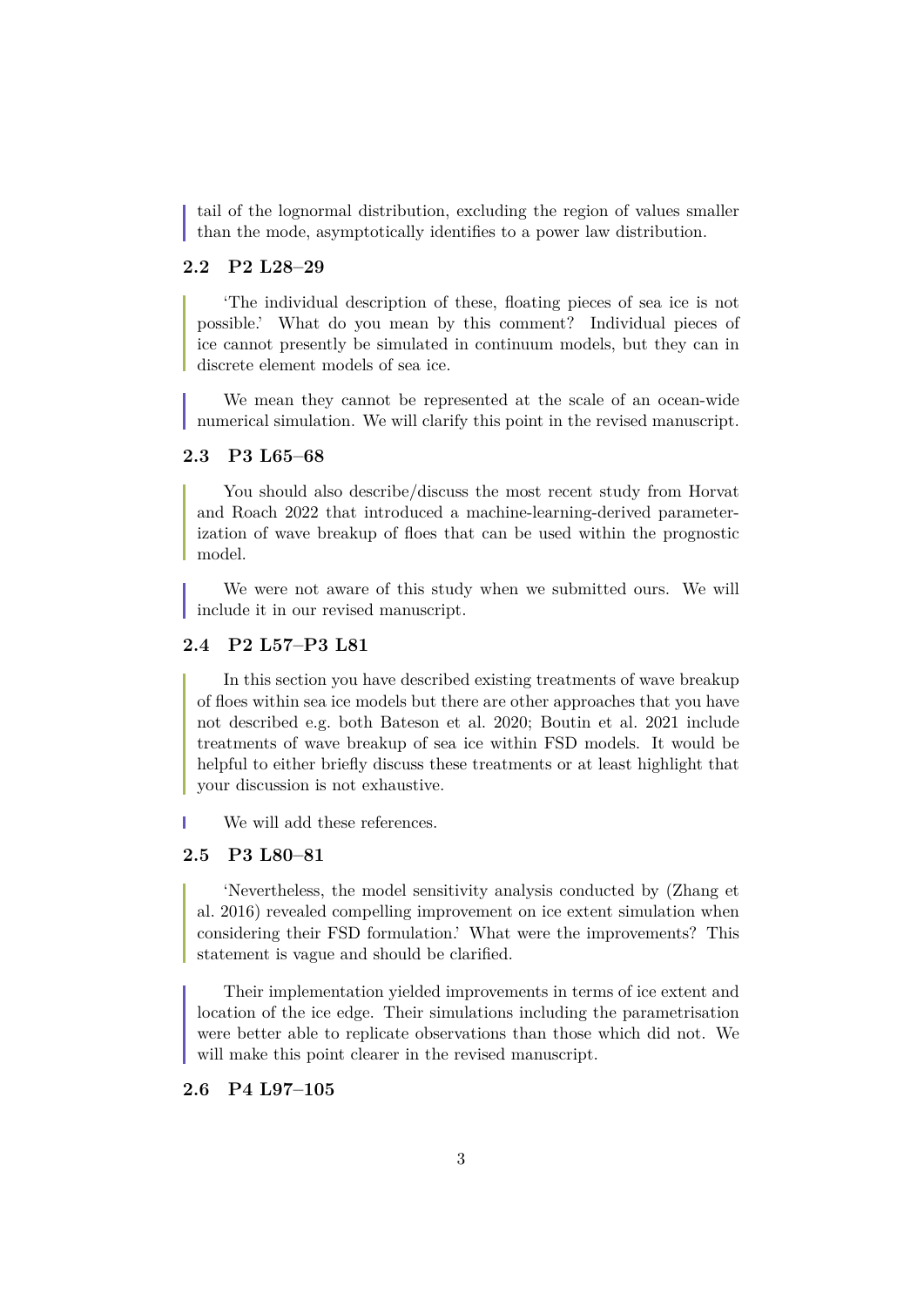It would be helpful to describe the overall structure of the paper at the end of the introduction i.e. describe how the paper proceeds, section by section.

We will add this description to the introduction.

# **2.7 P8 L202–203**

Why did you decide to use a fixed sea ice thickness in your simulations? Do you anticipate that a lognormal distribution would still emerge if the sea ice thickness was variable in a single evaluation of the model?

This stems from the experiment design. Our scattering formulation assumes individual floes are of constant thickness. As we populate the MIZ by breaking off floes off a single initial floe, it comes out that all resulting floes share this initial thickness. This thickness could be altered after breakup has happened, but we choose to keep it constant as breakup happens on time scales shorter than those of the processes that would alter the thickness. As stated in the text, the model is capable of handling floes with varying properties, including the thickness. However, such simulations are outside the scope of this paper, that focuses on FSDs resulting from repeated breakup events. Therefore, we cannot comment on the FSDs we would obtain in such a simulation.

### **2.8 P8 L205–206**

'A sensitivity analysis (not shown here) proved  $N_v = 2$  to be adequate in terms of convergence.' Please provide more details on this. How are you assessing adequate convergence here?

We studied the convergence in terms of energy conservation. We placed five floes of finite length and zero viscosity in the domain. Scattering does not dissipate energy, so energy carried by travelling modes is expected to be conserved for reflection/transmission by individual floes and overall, when considering the array of floes as a single scatterer. Note that under the integral method used to solve for the scattering (Williams and Porter 2009), the number of modes used to establish the scattering kernel ( $N_k =$ 100 in our case) is distinct from the number of modes used to expand the potential  $(N_v = 2)$ , once determined. We found that beyond the first evanescent mode  $(N_v = 1)$ , adding them slowly deteriorate the energy conservation (Figure 1). However, we decided to include the second mode as it is susceptible to have a marginal impact on the location of the strain extremum.

We have not formally assessed it, but we believe the behaviour would be similar for a larger number of floes, given the very small spread between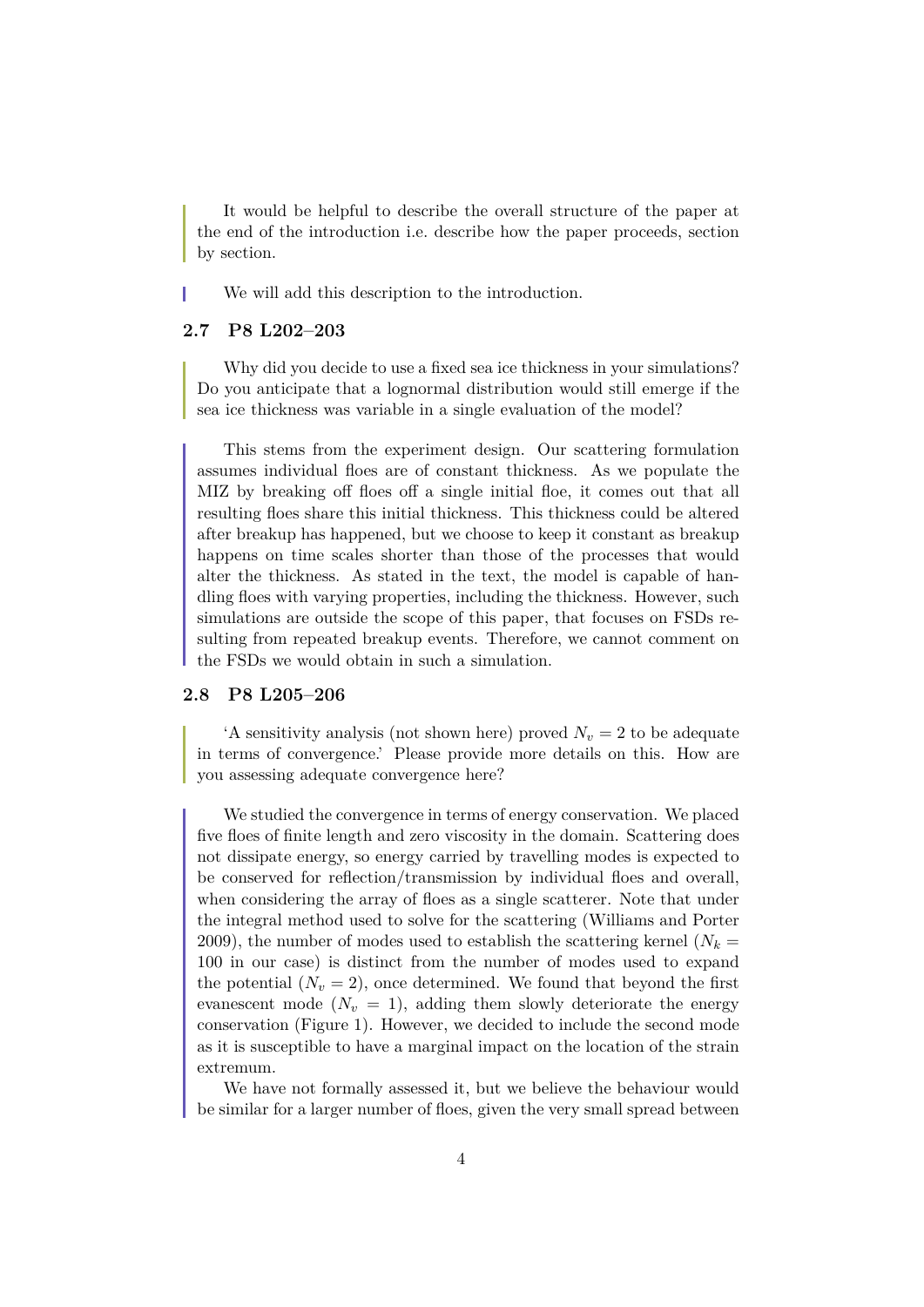the successive floes, presented in Figure 1. Additionally, we note that the domain-wide energy is very well conserved whatever the number of evanescent modes considered.



Figure 1: Energy conservation in a five-floe setting, with 100 kernel modes. The coloured lines, from darker to lighter hues, identify floes from left to right, where the wave forcing is incident from the left. The black line characterises energy conservation over the whole domain. Thinner lines indicate 10 individual runs, with randomly placed and spaced floes, and the thicker lines the average of these runs. With non-viscous floes, we expect the difference  $1 - (|R|^2 + |T|^2)$  (vertical axis) to be 0, where R and T are the complex reflection and transmission coefficients associated with the propagating mode, respectively.

## **2.9 Section 4**

In this section you provide a physical explanation/interpretation of the results presented in Fig. 4 but not Fig. 3. It would be good to see more discussion of the results in Fig. 3; in particular, can you explain the different trends in the variability/dispersion of floe size shown in panels  $(c)$  and  $(d)$  in Fig. 3?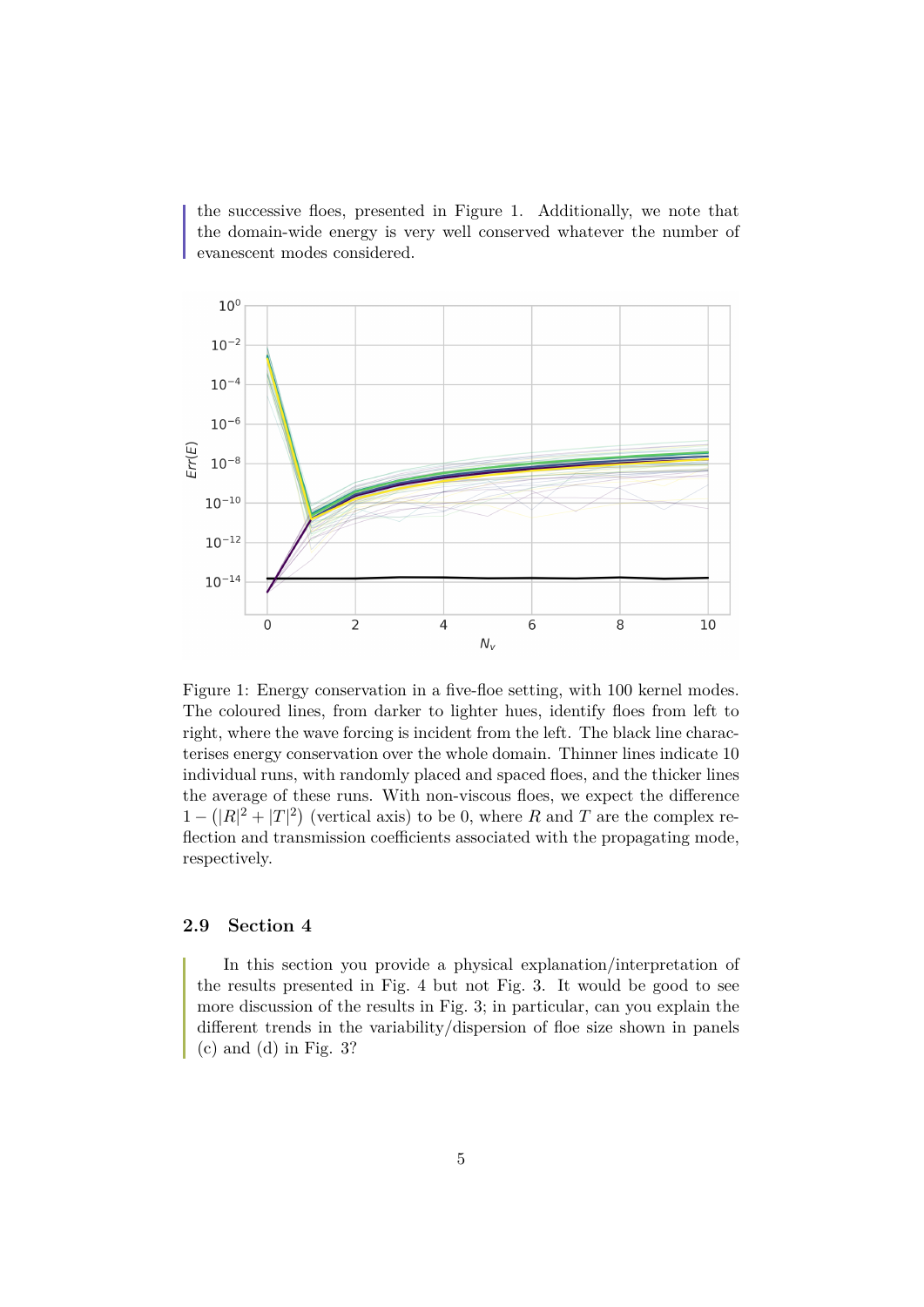For the experiments related to the strain threshold (panels (a) and (c)), we believe that the apparent translation of the histogram is due to the fact that higher strains are reached further from the floe edges (as we use free edge boundary conditions), leading to more frequent longer broken-off floes. We will investigate this behaviour further.

For the experiments related to the ice thickness (panels (b) and (d)), we expect non-linear patterns as the thickness impacts both the strain undergone by the floe and the wave transmission coefficient, which translates to the under-floe wave amplitude, hence the deflection undergone by the floe and ultimately, the strain. Short waves (4 s) are much more effectively reflected by thickening ice than longer waves (Figure 2), leading to very little breakup (apparent oscillatory behaviour between 1.5 m and 2 m for  $T = 4$  s on panel (d)), which can be seen on Figure 4 (b).

We will add a discussion on these trends in the revised manuscript.



Figure 2: Reflection coefficient  $(|R|^2)$  for increasing ice thickness and various wave periods.

## **2.10 Figure 3**

Why did you decide to use the median floe size to characterise the average floe size (rather than, for example, a linear-weighted mean)? An explanation in the text somewhere would be useful.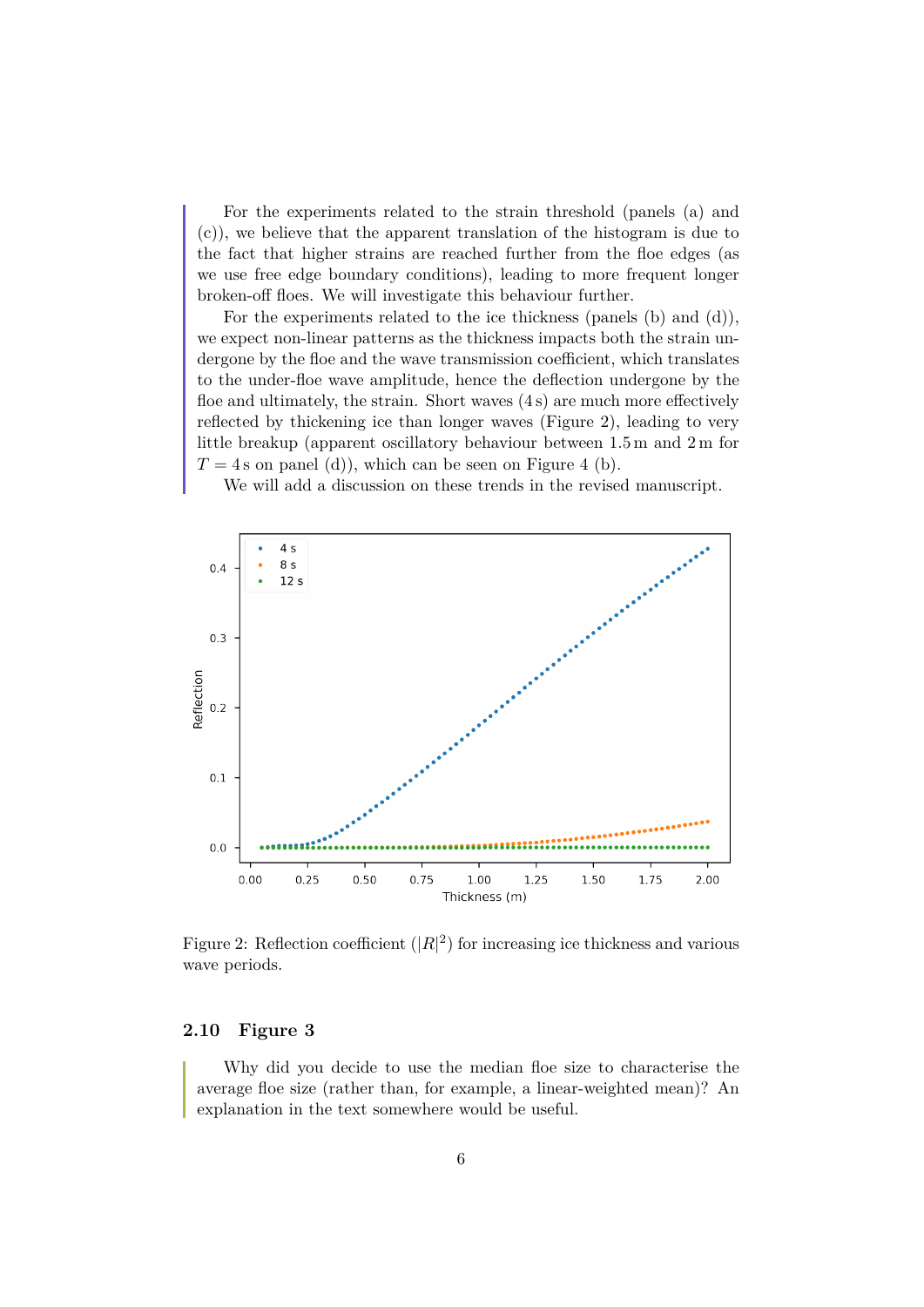Given the skewness of the distribution of floe sizes (top panel), we decided to use the combination median–interquartile range as measures of central tendency and dispersion, rather than the combination mean– standard deviation, the data being clearly non-normal. The results presented on Figure 3 are average over realisations of a single, monochromatic case: no weighting is used. This choice is clarified in the text.

#### **2.11 Figure 3**

Do you have any explanation for the oscillatory behaviour in panel (d) for the two shorter wave periods when the ice thickness exceeds 1.5 m?

We do note this apparent oscillatory behaviour. For the shortest period, we believe it to be no more than a spurious effect due to the fairly low amount of breakup, enhancing the apparent variability. We will add a comment to the revised manuscript.

### **2.12 P13 L295–297**

To estimate the effect of a developed sea on the FSD  $f_L$ , we take the weighted average of distributions resulting from monochromatic model runs,'. This appears to be a significant model assumption to only consider single amplitude-frequency pairs at once rather than the full wave spectrum since it ignores possible interactions between the different pairs in fracturing the sea ice. What is the justification for this model approach? There needs to be some evidence presented (e.g. test cases evaluating the model using full polychromatic forcing) to show that the error resulting from this approximation is not large enough to impact the conclusions.

The assumption behind our approach is that wave periods act independently, which is in line with our linear theory. We did consider 'full polychromatic forcing' in the sense of evaluating the strain induced by each period separately, taking the weighted average, and using it to determine whether floes should break (Mokus and Montiel 2022, conference proceedings). The two approaches yield different results. However, it is not clear which one is physically more justifiable, as the strain-averaged approach assumes steady state to be reached by waves of all periods at the same time, even though longer waves propagate faster. These models would need experimental validation for additional support.

We will insist on the assumptions and underlying limitations in the revised manuscript, and mention the alternative parametrisation (strain superposition) in the discussion.

#### **2.13 P13 L300**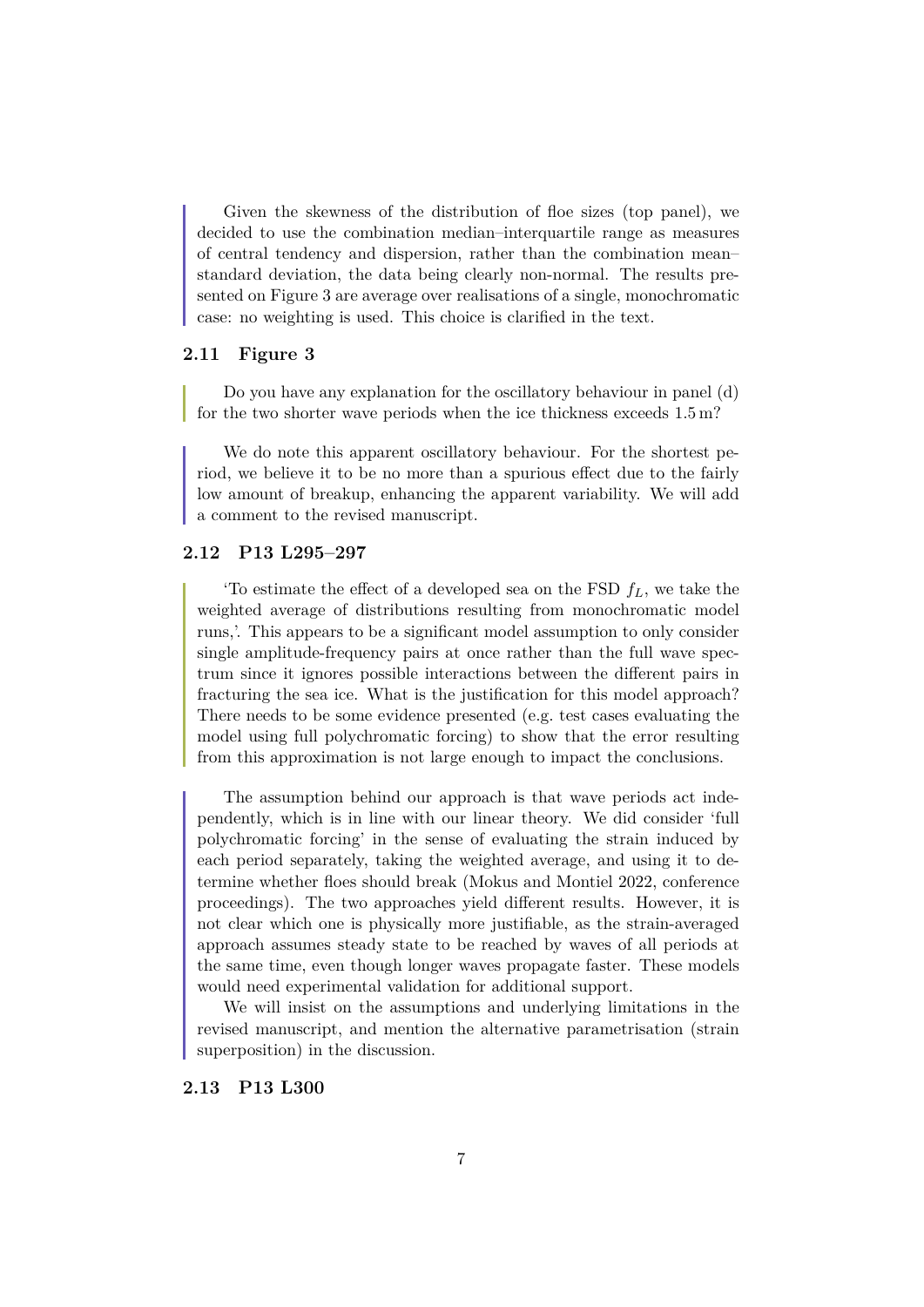Can you comment on the sensitivity of your results to the choice of spectrum?

We ran comparisons using alternative weighting functions, represented on Figure 3. Descriptions of these functions can be found in Table 1.

The lognormal density function has, qualitatively, a shape similar to the Pierson-Moskowitz spectrum displayed as as a function of frequency. However, we obtain similar, skewed unimodal densities with a range of symmetrical weighting functions, as displayed on Figure 4.

The one case that stands out, with a lot of secondary peaks, is n\_md. It corresponds to a function giving more weights to high frequency waves (5 to 15 m), which is unrealistic in the context of our model.

We will comment on this sensitivity in the revised manuscript.



Figure 3: Representation of functions used as alternative weights. They are all normalised on the positive real half-line; because of the finite range of frequencies supported by our model, truncations imply some of them integrate to less than unity. Description of the legend entries can be found in Table 1.

**2.14 P14 L310**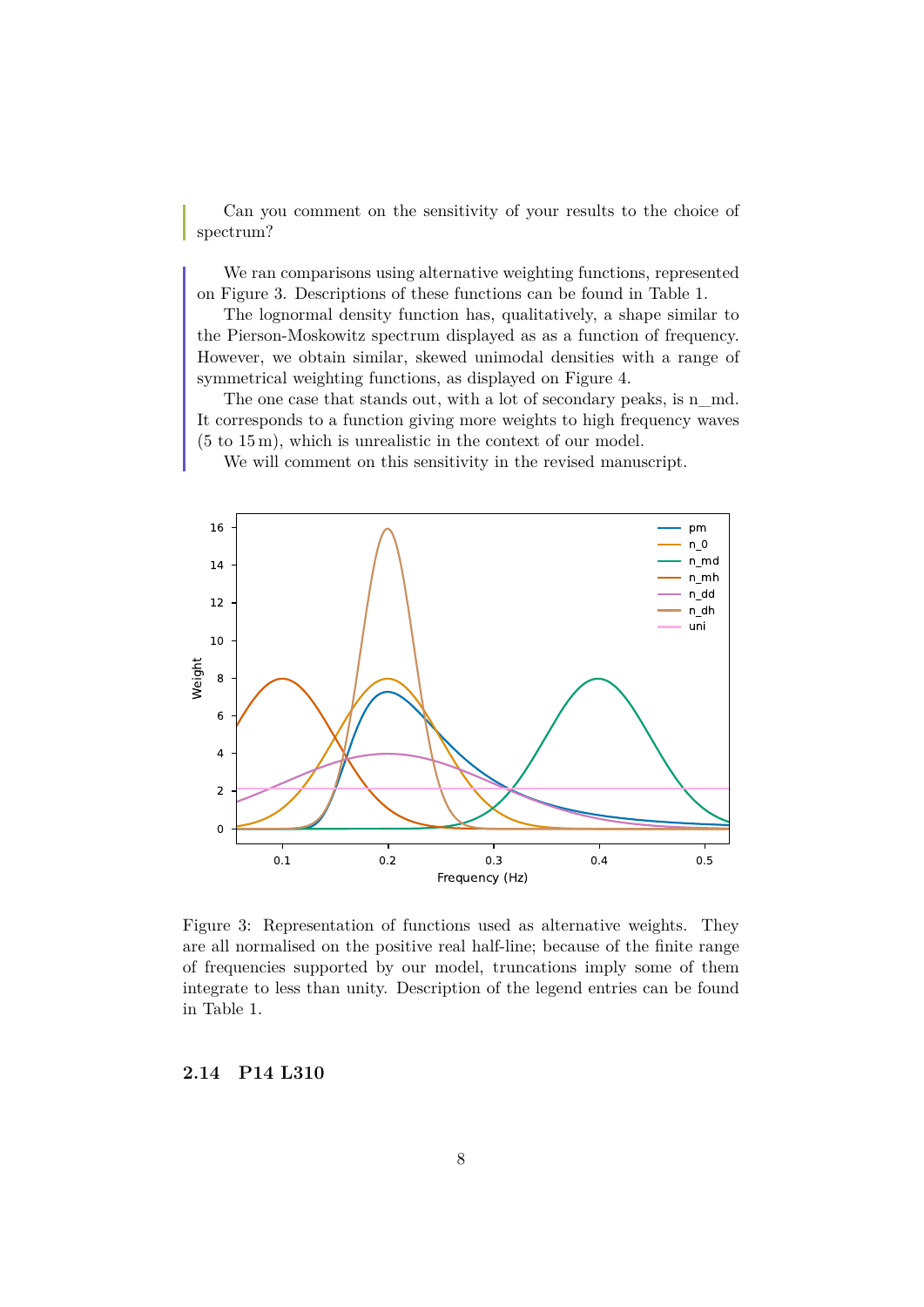

Figure 4: Densities obtained when combining monochromatic model runs with different weighting functions, as represented on Figure 3.

What is the reason for drawing a single FSD  $f_l$  at random rather than including all 50 realisations?

For each wave period, we obtain 50 distinct FSDs  $\tilde{f}_L$ . We select at random one of each before combining them, according to Eq. (23), into a FSD  $f<sub>L</sub>$ . Proceeding like so allows us to observe variations between different  $f_L$ , as represented on Fig. 5 of the manuscript, and virtually gives us infinitely many ways to build  $f_L$  (50<sup>200</sup>  $\approx 6 \times 10^{339}$ , as we have 50 realisations of 200 periods).

| Name        | Type                                          | Effective sample size |
|-------------|-----------------------------------------------|-----------------------|
| pm          | Pierson-Moskowitz, $T_p = 5$ s                | 23451                 |
| $n \quad 0$ | Gaussian, $\mu = 0.2$ Hz, $\sigma = 0.05$ Hz  | 42859                 |
| n md        | Gaussian, $\mu = 0.4$ Hz, $\sigma = 0.05$ Hz  | 550                   |
| n mh        | Gaussian, $\mu = 0.1$ Hz, $\sigma = 0.05$ Hz  | 65347                 |
| n dd        | Gaussian, $\mu = 0.2$ Hz, $\sigma = 0.1$ Hz   | 71280                 |
| n dh        | Gaussian, $\mu = 0.2$ Hz, $\sigma = 0.025$ Hz | 19158                 |
| uni         | uniform                                       | 77486                 |
|             |                                               |                       |

Table 1: Details of several weighting methods.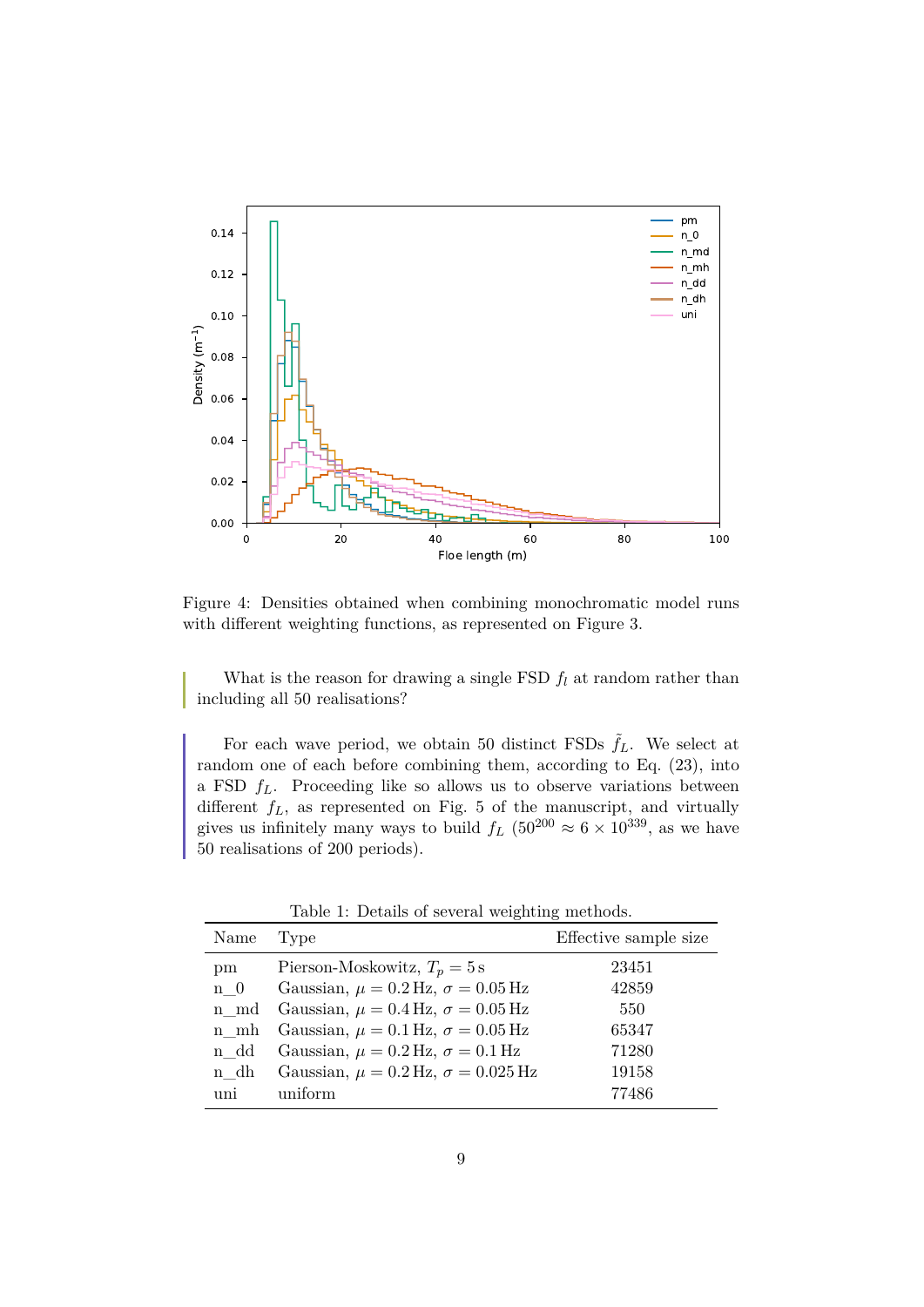### **2.15 Section 5.3**

As it currently exists, I am not sure this section is adding much insight to the manuscript and it could be removed without detracting from the paper. All this section demonstrates is that the average floe size increases moving away from the ice edge, a behaviour several previous observational and modelling studies have identified. What might make this section more insightful would be if the results could be used to generate a mathematical description of how the emergent FSD changes with distance from the ice edge or plots to show how the parameters of the lognormal fit change with distance from the ice edge.

We added this subsection as we found the displayed features interesting. We agree it can be further extended. Most importantly from our perspective is that the behaviour stays lognormal. In the revised manuscript, we will change our non parametric density estimates to lognormal fit and add the evolution of the parameters with respect to distance from the edge.

### **2.16 P16 L364–365**

'For simplicity, even though we did conduct multivariate simulations, we focus here'. Why mention this if you are not going to discuss the results? It would be beneficial to discuss some of these results—since in the results you present much of the parameter space is unexplored leaving open the potential for different behaviour elsewhere in the parameter space.

We acknowledge that some new behaviour may emerge from multivariate simulations. We will alter the manuscript to state that such simulations are outside the scope of the study.

# **2.17 P17 L382–384**

'As the peak propagating wavelength is proportional to the significant wave height, this non-monotonic evolution does not support wave properties alone govern the dominant floe size,'. Can you provide a more precise explanation of why this happens? Given the simplified model treatment used, it should be possible to explain how this behaviour emerges.

We believe this is due to the period-averaging. For small waves, wave periods leading to the most breakup do not match the wave periods dominating the spectrum. We will investigate this behaviour further.

### **2.18 Section 6**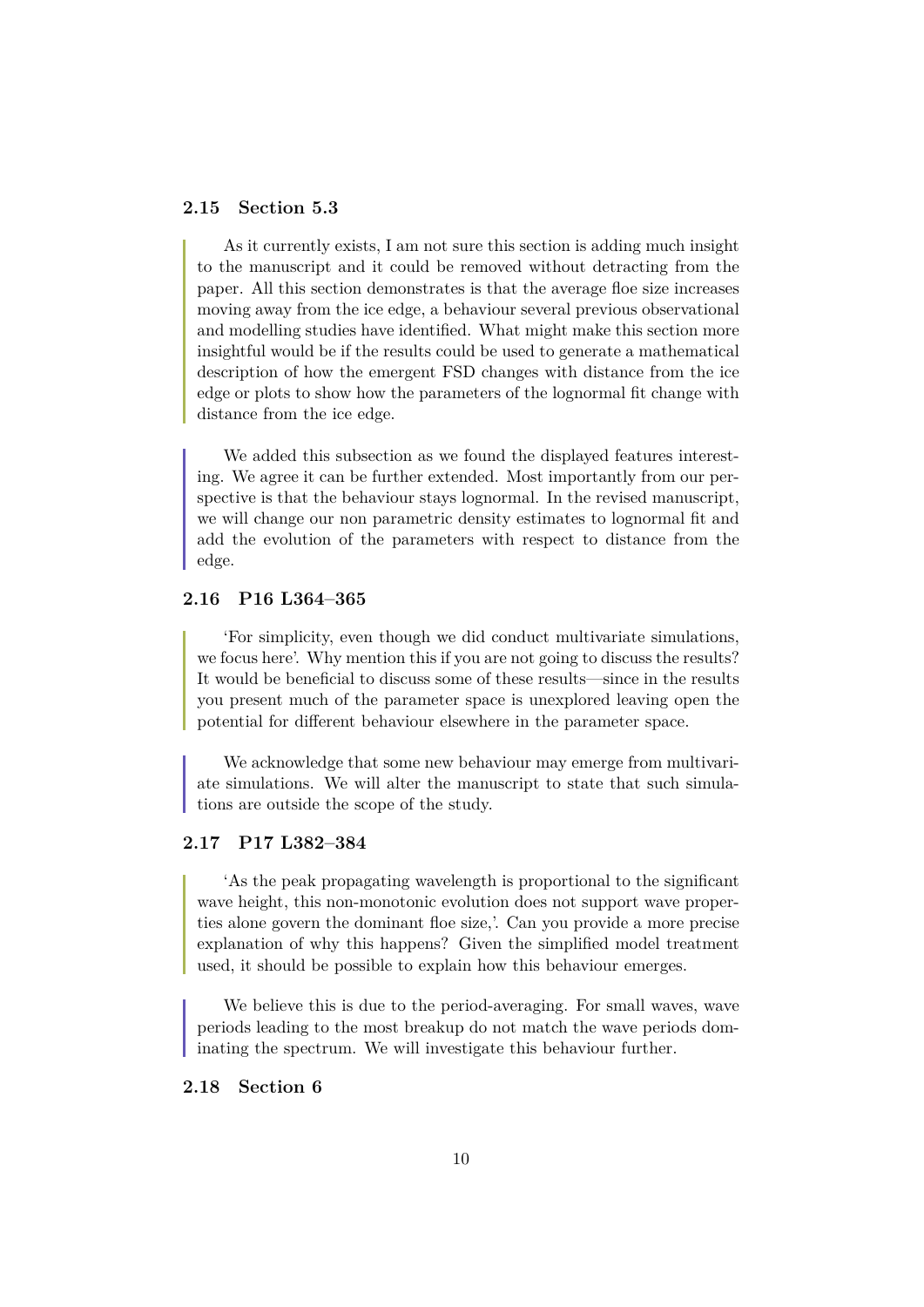It would be good to see more focus in the discussion/conclusions on what needs to be done to validate this model using observations of floe size i.e. what are the key emergent features of the FSD produced by this model that could potentially be identified in observations (not just the general lognormal shape, but how the distribution evolves with changes to key parameters such as the distance from the ice edge).

We are currently engaged in discussions with experiment-focused teams regarding that matter. We will expand this Section accordingly. We would also like to highlight the lognormal model proved to be successful at describing observation data (Montiel and Mokus 2022), even though these could not be linked to wave activity.

### **2.19 P21 L446–447**

'These results aim at being a step towards the parametrisation of wave action in FSD-evolving models.' Working towards this parametrisation seems to be a key result of this study and merits more than a single line in the discussion/conclusion section. What more needs to be done to develop this parameterisation? How will this parameterisation compare to the alternative scheme developed by (Horvat and Roach 2022)?

Results can be used to, e.g., parametrise the distribution of floe sizes used in the wave fracture parametrisation implemented in CICE by (Roach et al. 2018) and labelled SP-WIFF in the aforementioned reference. The current scheme relies on an histogram  $(A(r))$  in Horvat and Roach 2022) derived from a strain-based breakup scheme applied on an ice transect, i.e. a configuration with geometry assumptions similar to the model we present here. Binned floe sizes are computed off-line for a number of ice and wave conditions. A parametric distribution, whose parameters may depend on these ice and wave conditions, could be used as an alternative to this ad-hoc breakup parametrisation.

We will expand on this in the text.

# **3 Technical Corrections**

# **3.1 P2 L30–31**

'In particular, fragmentation caused by ocean waves makes the floes more sensitive to melt'. Maybe change 'In particular' to 'Of particular interest here' or something similar, since there exists other mechanisms of ice fragmentation that can drive the same feedback.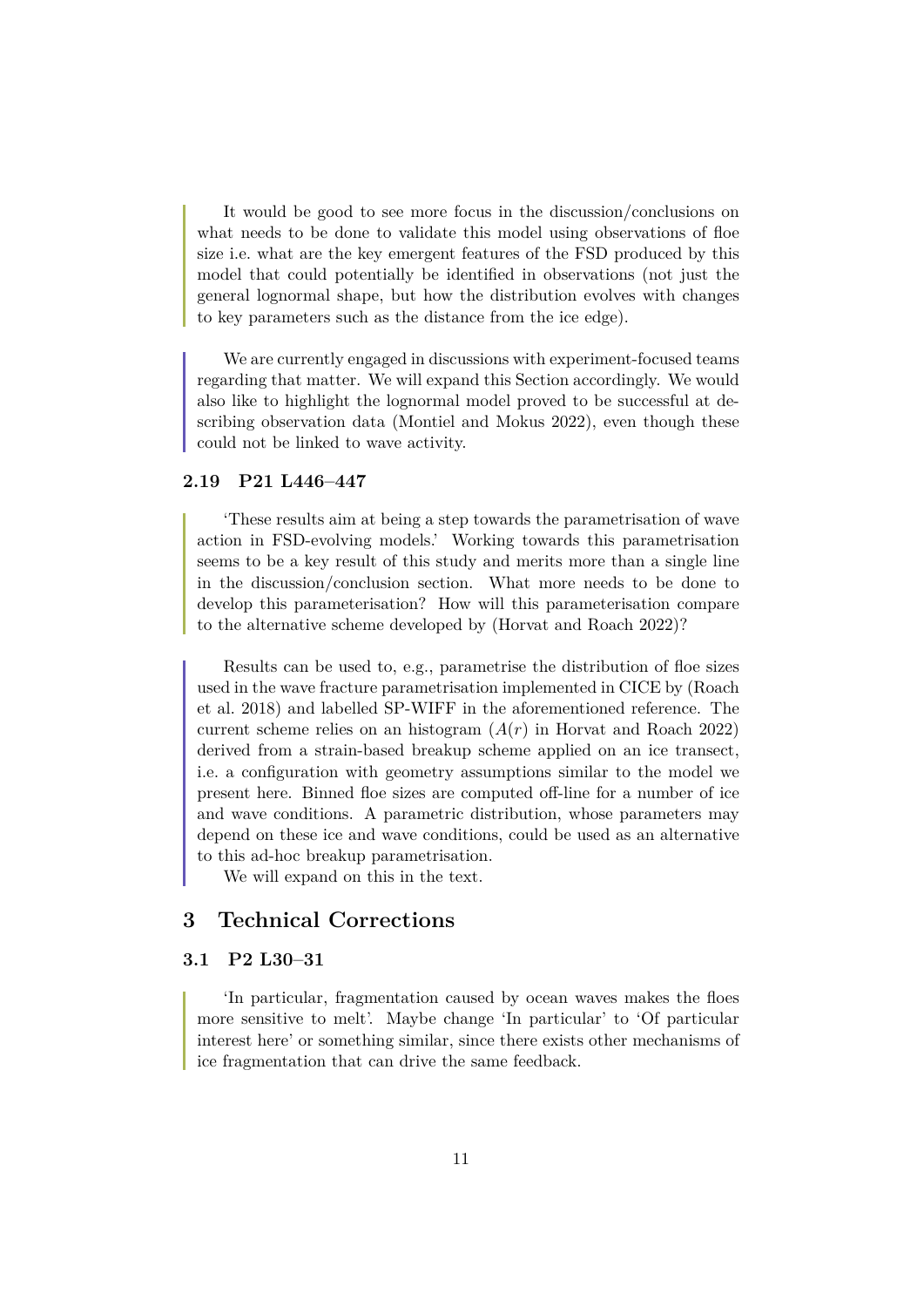'Of particular interest here' conveys the intended meaning and we made the change.

# **3.2 P2 L36–37**

Most studies listed fit the observed FSD to a simple power law (or combination of the two). I am not sure it is correct to describe these as Pareto distributions (see e.g. Herman, 2010).

In Herman  $(2010)$ , the author called densities proportional to  $x^{-1-\alpha} \exp\left(\frac{1-\alpha}{x}\right)$  $\left(\frac{-\alpha}{x}\right)$  truncated Pareto distributions, or GLV distributions. Without any constraint on the normalisation term, it is actually an inverse gamma distribution, whose density is  $\frac{1}{\Gamma(\alpha)} x^{-(1+\alpha)} \exp\left(-\frac{1}{x}\right)$  $\frac{1}{x}$  when setting the scale to 1. The Pareto distribution probability density function is  $\alpha x^{-(\alpha+1)}$ , when setting the scale to 1 ( $\alpha > 0$ ), and often abusively called power-law distribution.

### **3.3 P2 L37–38**

'However, a variety of processes such as failure from wind or internal stress, lateral melting or growth, ridging, rafting or welding, are susceptible to alter the FSD.' Can you provide references for these processes having been observed to influence the FSD?

These processes are listed by Rothrock and Thorndike (1984) in their seminal paper. Many studies treating the floe size distribution reference them without further justification by observation. Some modelling studies give them a mathematical treatment as well (Horvat and Tziperman 2015). For more accuracy, we will change our statement to highlight its conjectural nature.

### **3.4 P2 L48–49**

'evaluate the impact of its introduction on other quantities such as ice thickness or concentration (Roach et al., 2018)'. There are other studies you should consider referencing here e.g. Bateson et al., 2020; Boutin et al. 2021.

We will add these references.

### **3.5 P3 L92**

'ensuing'. Should this be ensuring?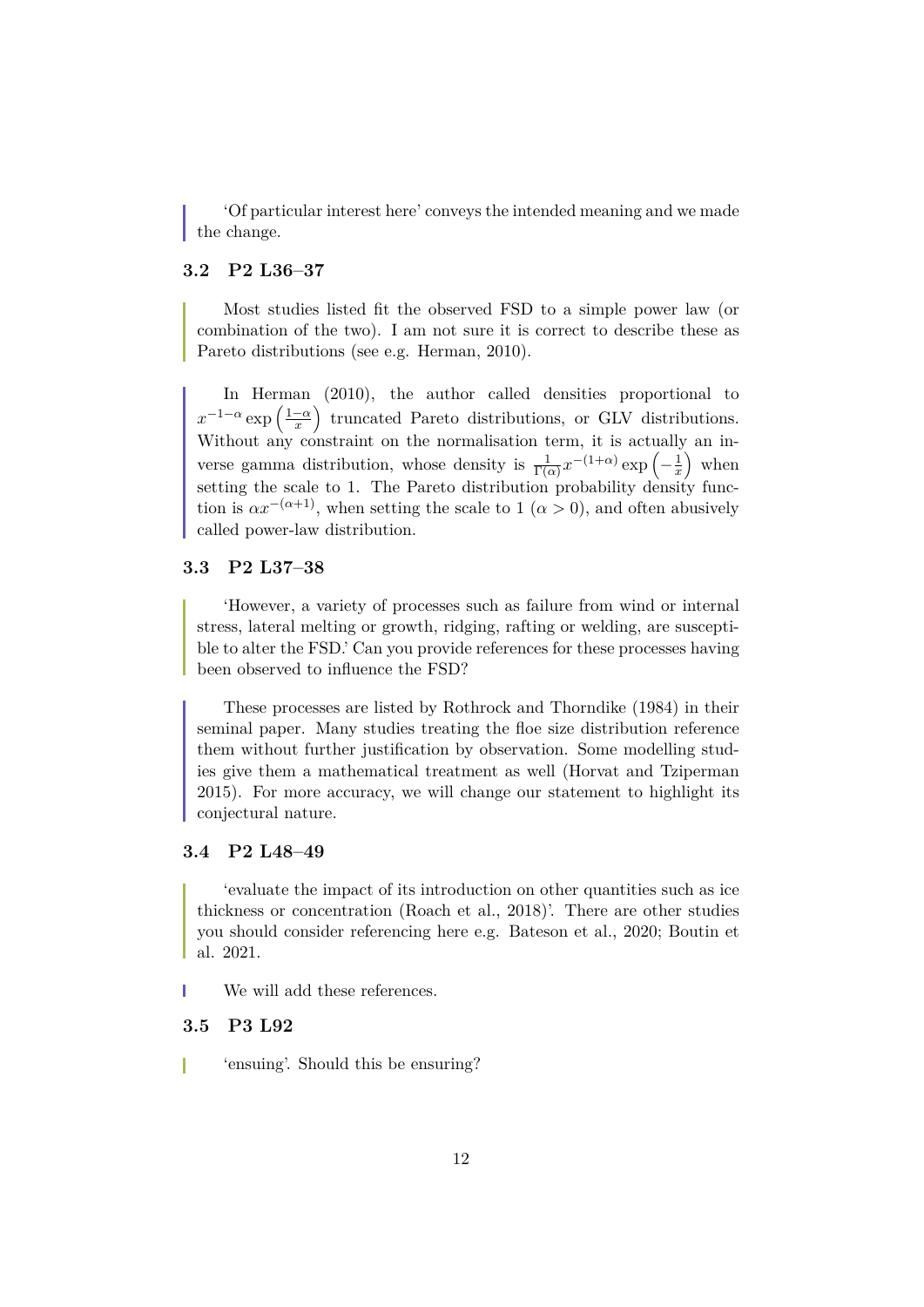We will change it to 'leading to' which might better convey the intended meaning.

### **3.6 P4 L96**

Reference is incorrect. Boutin et al. (2020b) should be Boutin et al. (2021).

Indeed, we referenced the Discussion paper, this will be corrected.

### **3.7 P9 L243–244**

'Hence, the number of floes at most doubles, if all the floes break in a single simulation.' If my understanding is correct, single iteration would be a clearer choice here rather than single simulation.

In this subsection, we try to present the breakup scheme in a general manner. Using 'iteration' conveys the idea of repeating breakup event. It is, indeed, what we present in the following subsection; but it has not been introduced so far. This is why we settled on using 'simulation', as in 'breakup simulation'.

## **3.8 P18 L394–395**

'The prevalence of smaller floes, however, tends to build up slightly.' Phrasing here is awkward.

We can replace it with 'The fraction of floes in the smallest size categories tends to increase'.

#### **3.9 P19 L399**

'shows'/'points out' rather than 'point out'.

Corrected.

# **References**

- Bateson, A. W., D. L. Feltham, D. Schröder, L. Hosekova, J. K. Ridley, and Y. Aksenov (Feb. 2020). "Impact of sea ice floe size distribution on seasonal fragmentation and melt of Arctic sea ice". In: *The Cryosphere* 14.2, pp. 403-428. DOI: 10.5194/tc-14-403-2020.
- Boutin, G., T. Williams, P. Rampal, E. Olason, and C. Lique (Jan. 2021). "Wave–sea-ice interactions in a brittle rheological framework". In: *The Cryosphere* 15.1, pp. 431-457. DOI: 10.5194/tc-15-431-2021.